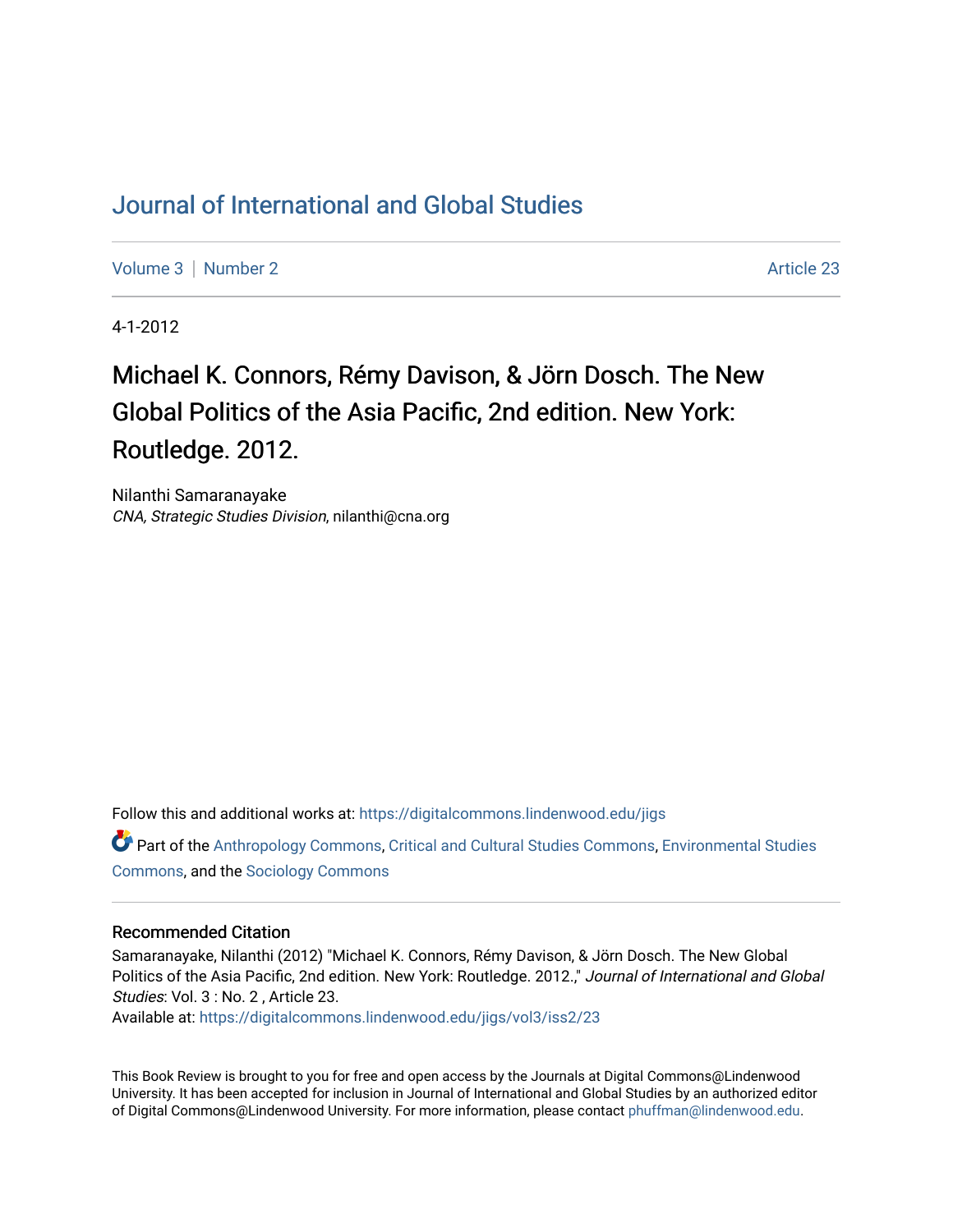## **Michael K. Connors, Rémy Davison, & Jörn Dosch.** *The New Global Politics of the Asia Pacific***, 2nd edition. New York: Routledge. 2012.**

In the second edition of *The New Global Politics of the Asia Pacific*, Michael K. Connors, Rémy Davison, and Jörn Dosch update and expand their excellent introduction to the Asia-Pacific. The preface promises a "theoretically accessible account" of the region, and the authors deliver exactly that. Each chapter examines a country, region, or issue and draws implications for Asia-Pacific politics. This analysis is supported by a wealth of new data and references multiple theoretical frameworks so that students of international relations (IR) can evaluate competing perspectives. Yet the language is not so technical that Asia watchers and practitioners without any theoretical training will not appreciate the arguments.

The slender size of the volume is deceptive, for it covers much terrain in over 250 pages. One of its many strengths is the sheer number of scholarly sources the authors cite for readers interested in learning more about a particular subject. (I have found many of these citations useful in my own research.) Furthermore, the book includes figures and tables to illustrate key concepts. The major IR theories summarized in the introduction and their corollaries are likewise presented throughout the book to help readers interpret historical and current events.

One of the items that the authors cite as an "improvement" over the previous edition is the new chapter, "Russia and India in the Asia Pacific." Their analysis of India, however, does not go far enough. Given the significantly changed security and economic circumstances regarding India's rise in Asia and ties with East Asian states over the past decade, not devoting a discrete chapter to India alone, or, for that matter, mentioning its relevance throughout the book, is an omission. The chapter on Russia and India feels disjointed and is at times confusing to wade through; a case in point is the text box on page 81 listing major events in both countries on a combined basis rather than separately. A more thorough examination of the rise of India, as well as the role of smaller South Asian countries in the much-discussed rivalry between China and India, would have rounded out this book more completely.

The chapter "The United States in the Asia Pacific," by contrast, is comprehensive and covers developments into the Obama administration's third year. Its thesis that not much has changed in the US approach to Asia will find much credence among American defense officials who have been working in the region for the past few decades. Despite rhetoric by Secretary of State Hillary Rodham Clinton that "the United States is back in Asia," the chapter does a good job of demonstrating that the US, in fact, never left. Since the book's publication, Clinton wrote a seminal article for *Foreign Policy* magazine called "America's Pacific Century," emphasizing the US commitment to the region. Secretary of Defense Leon Panetta has likewise pledged that "the United States is going to remain a presence in the Pacific for a long time .... [W] e are not anticipating any cutbacks in this region. If anything, we're going to strengthen our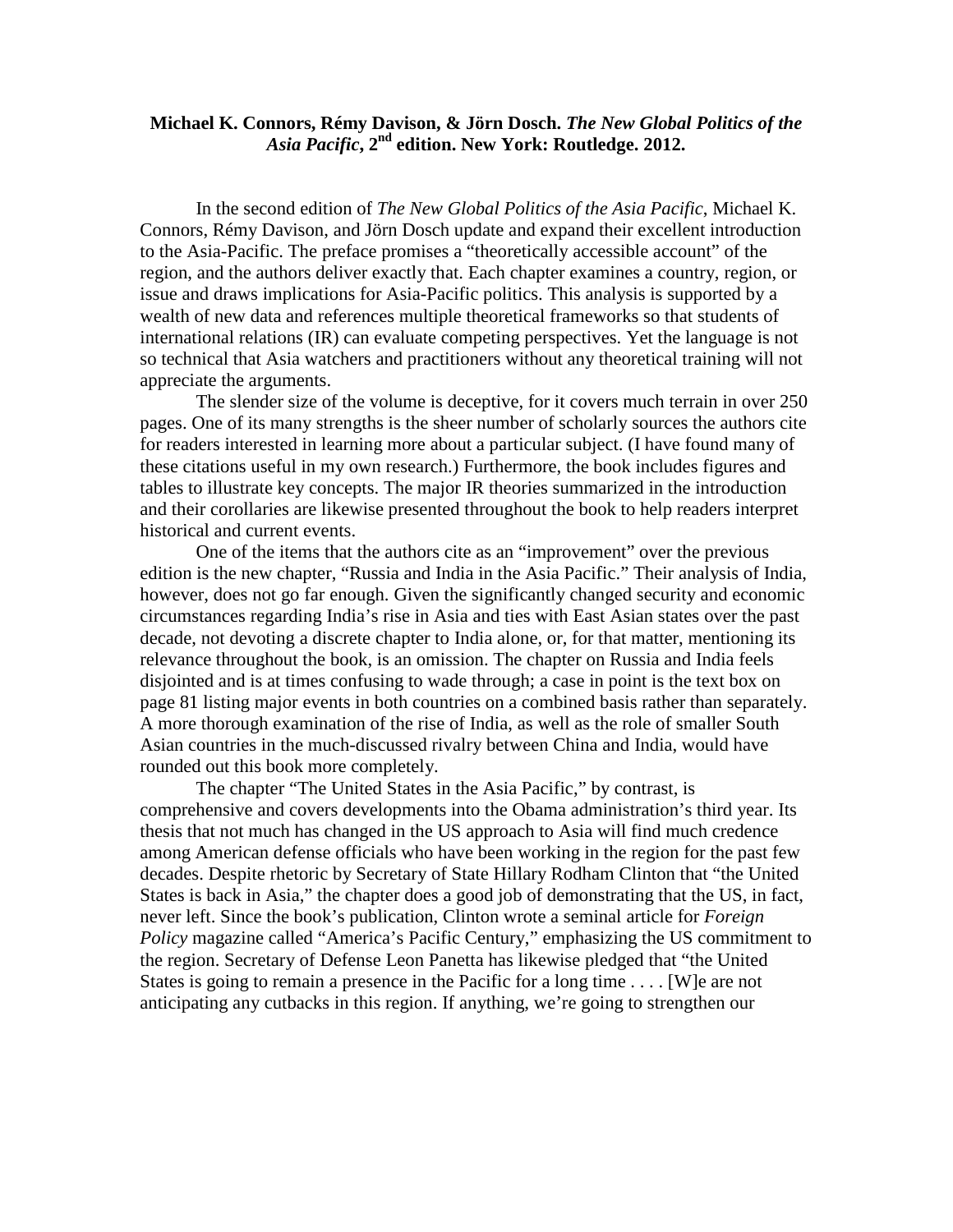presence in the Pacific."[1](#page-2-0) The basing of US marines in Darwin, Australia demonstrates Washington's continued interest in East Asia.

The "Rise of China in the Asia Pacific" chapter provides a comprehensive history of China's international relations from its founding through the Cold War and its integration into the world economy. China analysts will likely quibble with some of the chapter's many perspectives and data. For instance, the box on page 51 states that China is following a "string of pearls" strategy, which is described as a view espoused by neoconservatives (p. 54). Many observers disagree that this is (or ever was) a strategy devised by Beijing. In fact, the "string of pearls" thesis is usually attributed to American defense analysts who authored a report that added this phrase to the lexicon on the region. This relatively minor objection notwithstanding, the chapter adeptly navigates a wide swath of history and international relationships and situates them in theoretical frameworks for students and analysts to make sense of China's place in the Asia-Pacific.

The chapter "ASEAN and the Challenge of Regionalism" provides a thorough assessment of the objectives of the Association of Southeast Asian Nations (ASEAN) and the limitations of constructivism in interpreting the institution. However, the conclusion drawn within the text appears too ready to negate the importance of disputes in the South China Sea, which are described as "occasional saber rattling" and "provocative acts . . . [that] have been on the decline" (p. 131). Despite this rather understated portrayal of these disputes, at the time of the writing of this review, these disputes were back in full swing and the subject of much commentary and conference discussion. (In fact, prior to the publication of the text being reviewed here, the author of this chapter explicitly pointed to the ongoing salience of conflict in the South China Sea when he wrote about the Spratly Islands in summer 2011.) As such, while it may turn out to be the case that the past few years of conflict simply constitute something of a flare-up (reminiscent of the last major period of antagonism in the South China Sea during the mid-1990s) in an otherwise unremarkable and ongoing dispute, the author of this chapter cannot prematurely dismiss the direction of these clashes when they have resurfaced so prominently in recent years.

The chapter on inter-regionalism in "Europe and the Asia Pacific" is highly informative, with Table 8.2 (p. 145) providing a detailed listing of major ASEAN projects funded by the European Commission. Table 7.1 (p. 135) in the previous chapter about the manifestation of regionalism in ASEAN and the European Community and the European Union is also a concise and helpful summary. The final chapter, "Asian Values Redux?" revisits the discussion that dominated the early and mid-1990s about the existence of "Asian Values" in order to explain the Asia-Pacific's lack of democratic progress. I was surprised, however, to see that the "Beijing Consensus" is not mentioned until the penultimate paragraph, aside from a brief discussion in the "Rise of China" chapter (pp. 54–55). A more thorough analysis of China's development model could have shed light on how the "Asian Values" debate has shifted in the 21st century, particularly the implications for the Beijing Consensus following the global economic crisis. Still, this chapter provides an informative discussion of Asia's democratic polities.

 $\overline{a}$ 

<span id="page-2-0"></span><sup>1</sup> Elisabeth Bumiller, "U.S. Pivots Eastward to Address Uneasy Allies," *New York Times*, October 24, 2011 http://www.nytimes.com/2011/10/25/world/asia/united-states-pivots-eastward-to-reassure-allies-onchina.html.